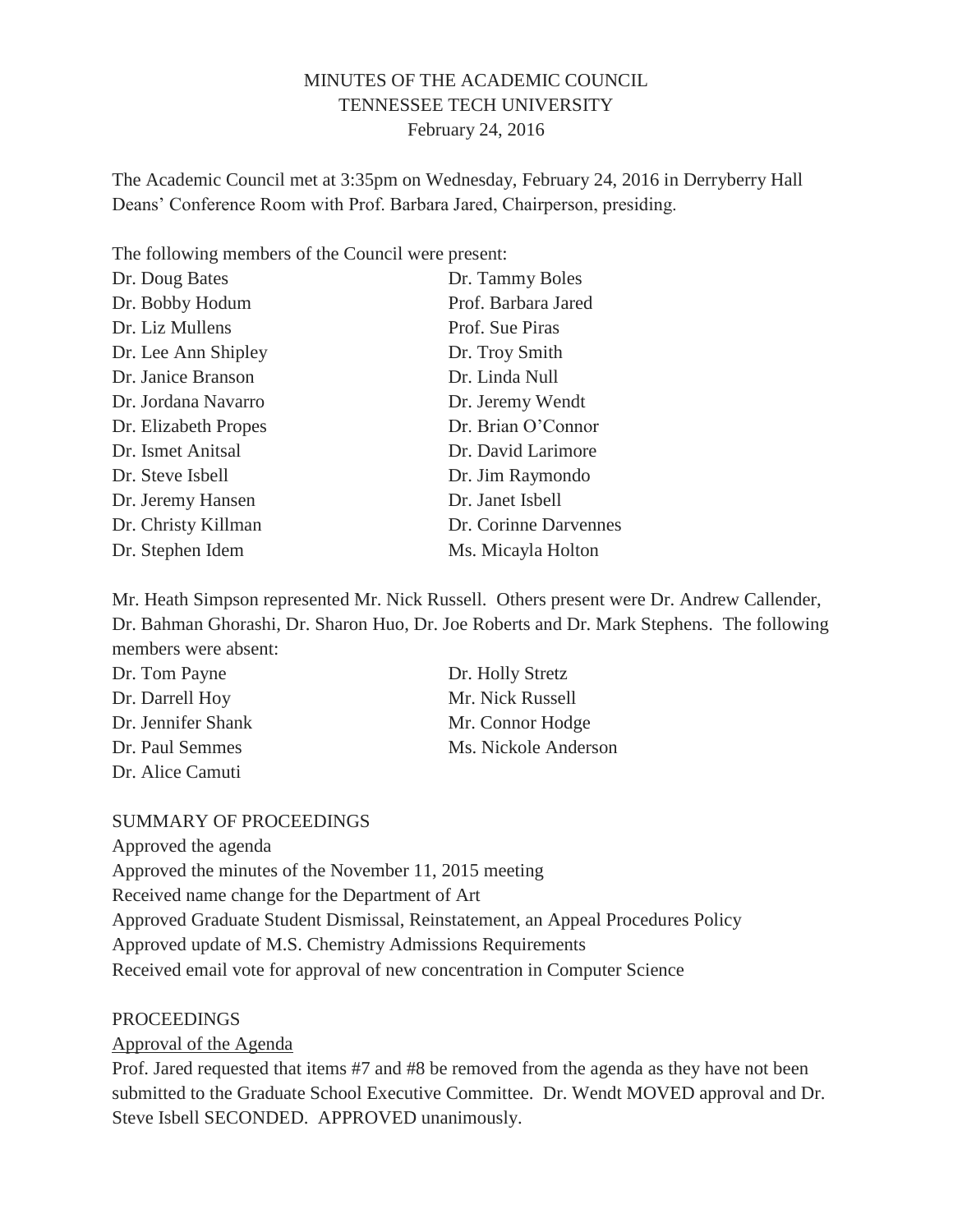# Approval of the Minutes of the November 11, 2015 Meeting Dr. Darvennes MOVED approval and Ms. Holton SECONDED. APPROVED unanimously.

### Name Change for the Department of Art

Dr. Stephens stated that the Department of Art received approval from TBR to change their name to the School of Art, Craft, and Design. This change better reflects the perception of the programs in the unit. School is similar to the School of Agriculture and the School of Human Ecology. The title Chairperson will become Director with the same job duties.

### Approval of Graduate Student Dismissal, Reinstatement, and Appeals Procedures Policy

Dr. Stephens stated the revised policy has been approved by GSEC. The policy provides a 'due process' and appeal process for students to follow in the event they are dismissed from the College of Graduate Studies. It was never intended for an appeal to go the Academic Council after the Graduate School Executive Committee. Mr. Simpson MOVED approval and Ms. Holton SECONDED. APPROVED unanimously.

#### Approval of Update of M.S. Chemistry Admissions Requirements

Dr. Callender represented the Chemistry Department and provided information on changes to the M.S. admissions requirements. Students must have an undergraduate GPA of 2.5 on a 4.0 scale and must score at least 3.5 on the analytical writing portion of the GRE Test. The change is to be consistent with the General University Graduate Admissions Requirements. Dr. Mullens MOVED approval and Mr. Simpson SECONDED. APPROVED unanimously.

## Approval of Proposal for a New Concentration in Public Safety in the School of Professional Studies

Dr. Roberts stated that this new concentration in Public Safety would be part of the Master of Professional Studies online program. This is an interdisciplinary program of study designed to provide the public safety professionals with leadership and strategic management tools to lead and serve in one of the nation's growing professions. Dr. Tammy Boles MOVED approval and Mr. Simpson SECONDED. There was discussion about the concentration being an accelerated course for seven weeks and does not fall within the same timeline as the traditional semester. The seven weeks sessions are split with two terms and would require manual work and additional staff in the Records, Financial Aid, and Business offices. A voted was called with all Yes except for one No vote. The proposal was APPROVED.

Such Other Matters

a. The January  $27<sup>th</sup>$  meeting was cancelled due to a lack of sufficient agenda items. However, there was a request from the Computer Science Department for a new Concentration for Parallel, Distributed, and High Performance Computing. The proposal was sent to all the Council members requesting an email vote. Dr. Camuti MOVED approval and Dr. Hodum SECONDED. The vote was 23 Yes and 0 No. The proposal was APPROVED.